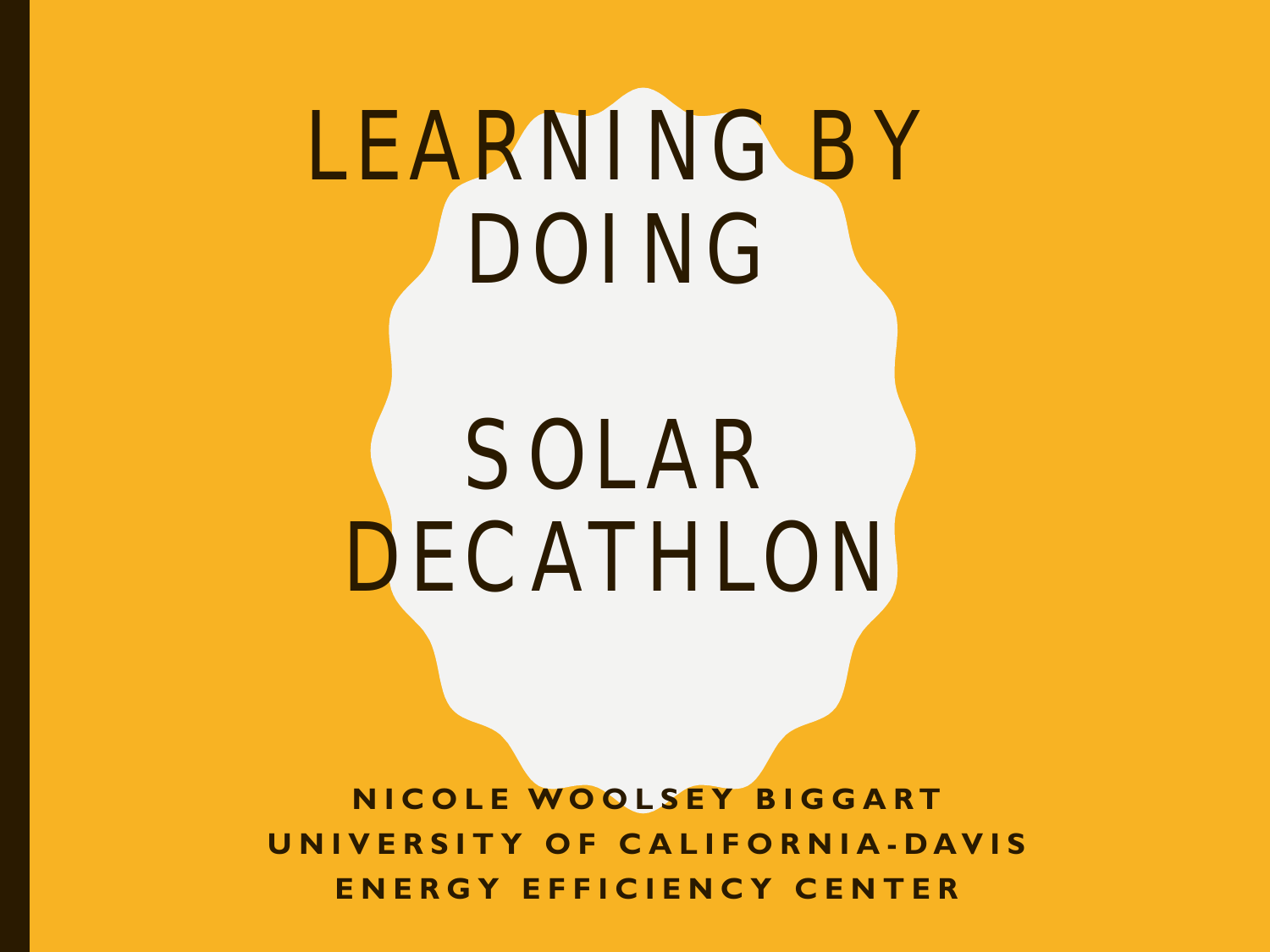#### ZNE Challenge – *with a Car*



- Design, build, and operate solar-powered houses that are cost-effective, energy efficient, and attractive.
- ~150 contestants, 20 teams invited to build
- Open to public 60,000 visitors

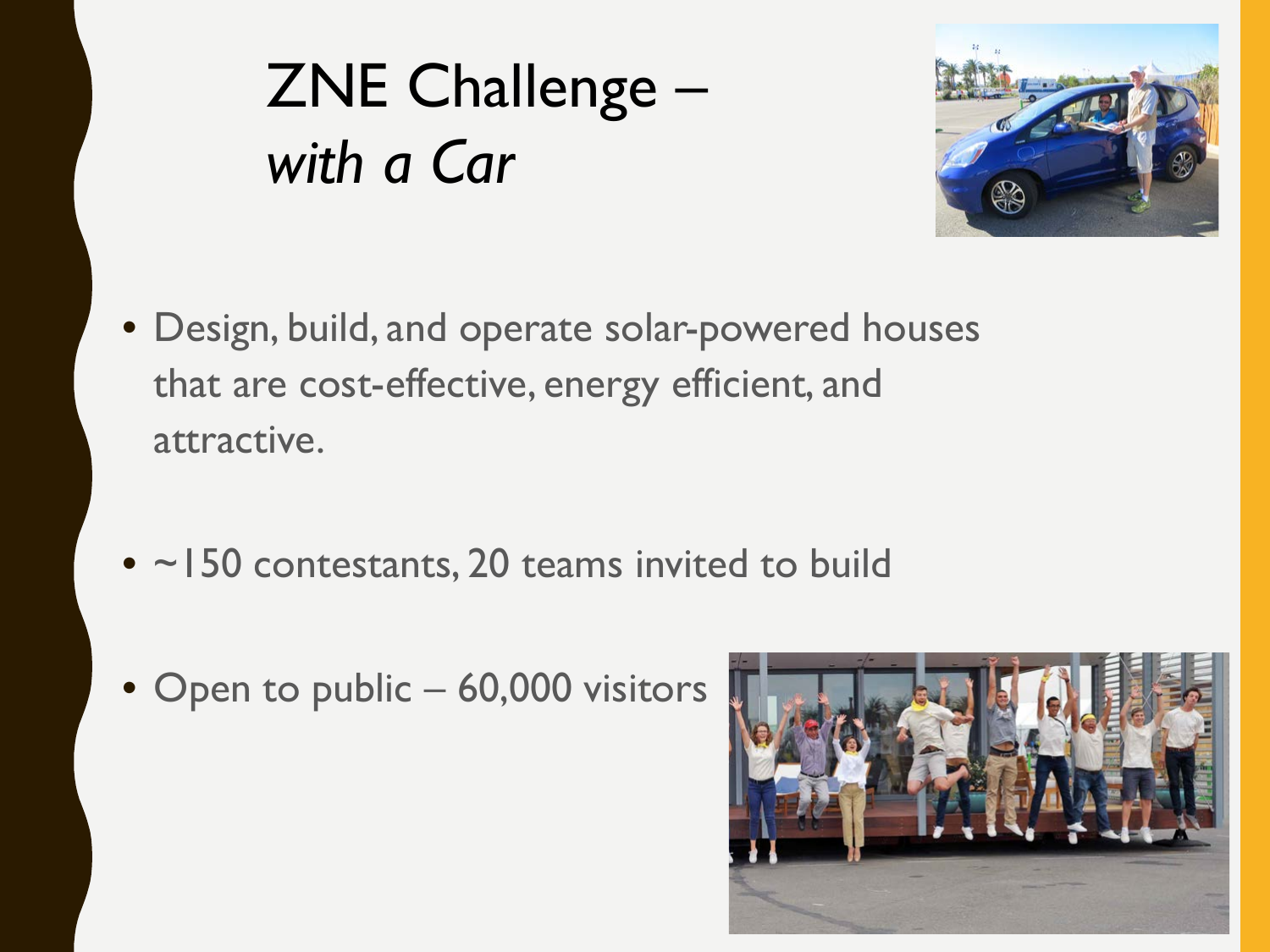

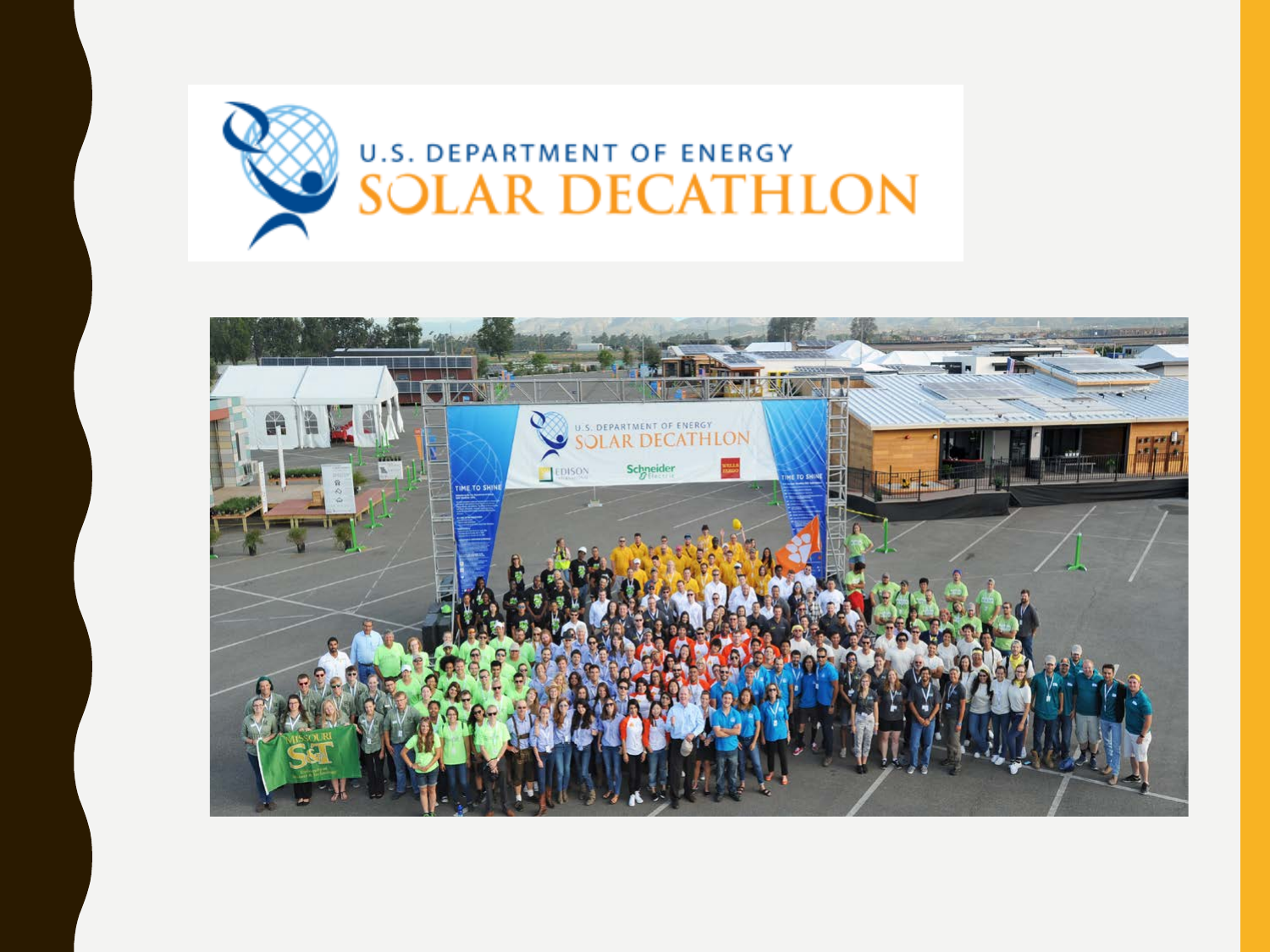## 10 CONTESTS

- Architecture
- Market Appeal
- Engineering
- Communications
- Affordability
- Comfort Zone
- Appliances
- Home Life
- Commuting
- Energy Balance

#### *1000 total points possible*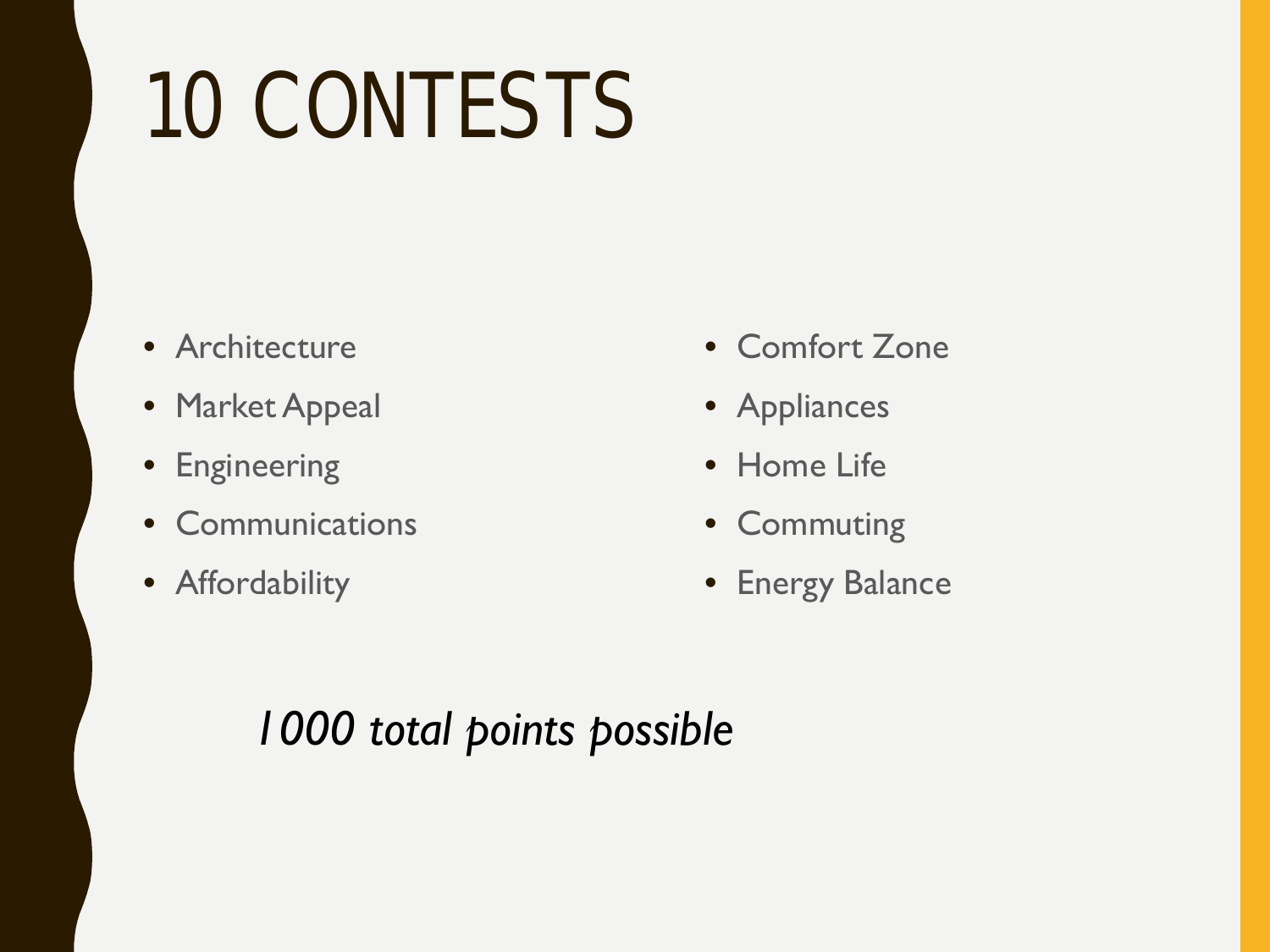## OUR PROJECT WAS MULTI-DISCIPLINARY

- Biological & Agricultural Engineering
- Chemical Engineering
- **Civil Engineering**
- Electrical & Computer Engineering
- Mechanical & Aeronautical Engineering
- Earth Systems Science
- Business Administration
- Design
- **Communications**
- Economics
- Environmental Science and Management
- Film Studies
- Geography
- Human Ecology
- Land, Air, and Water Resources
- Landscape Architecture
- **Managerial Economics**
- Microbiology
- Political Science
- Psychology
- Sociology
- Transportation, Technology & Policy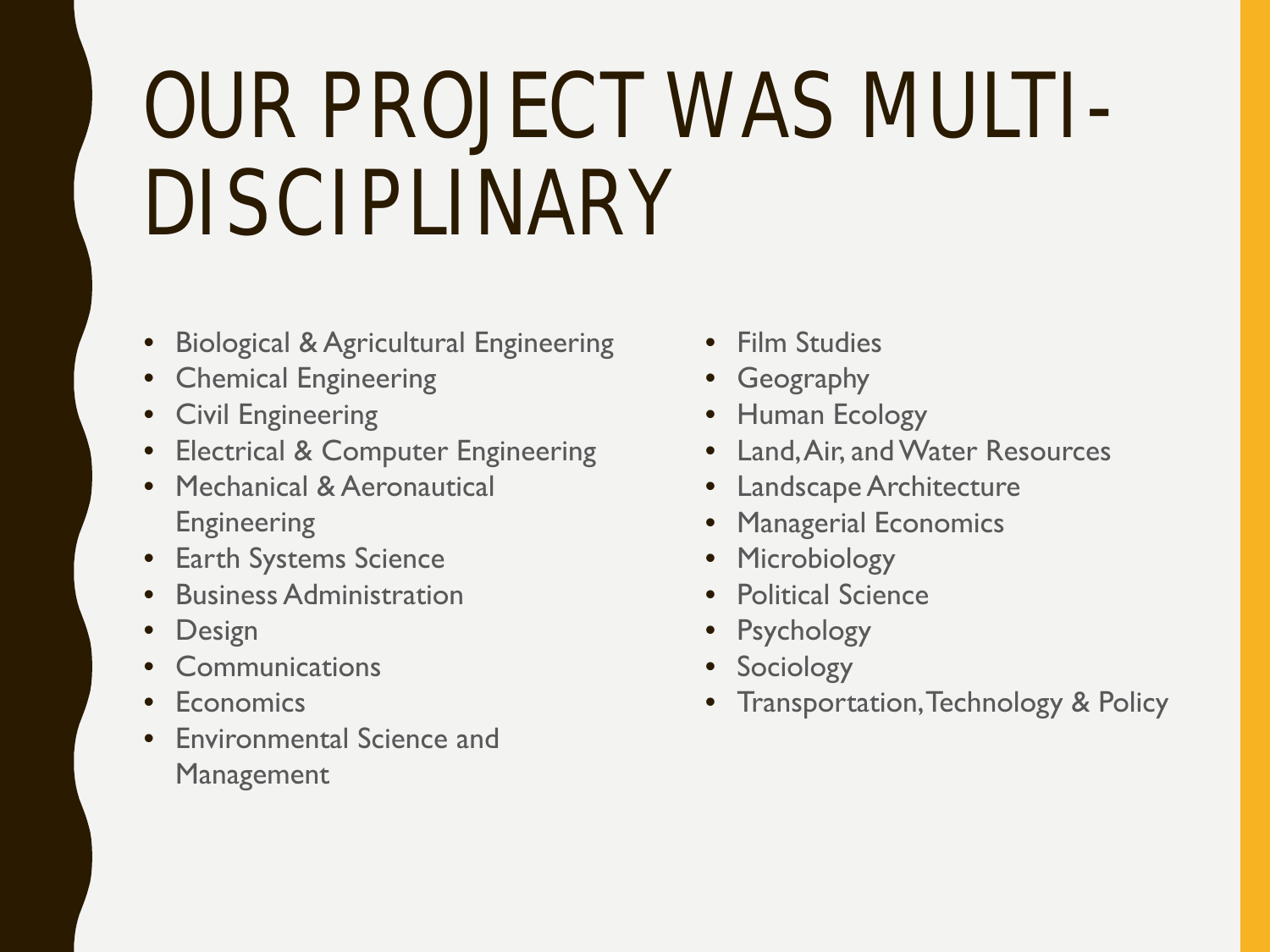#### AGGIE SOL TEAM MEMBERS

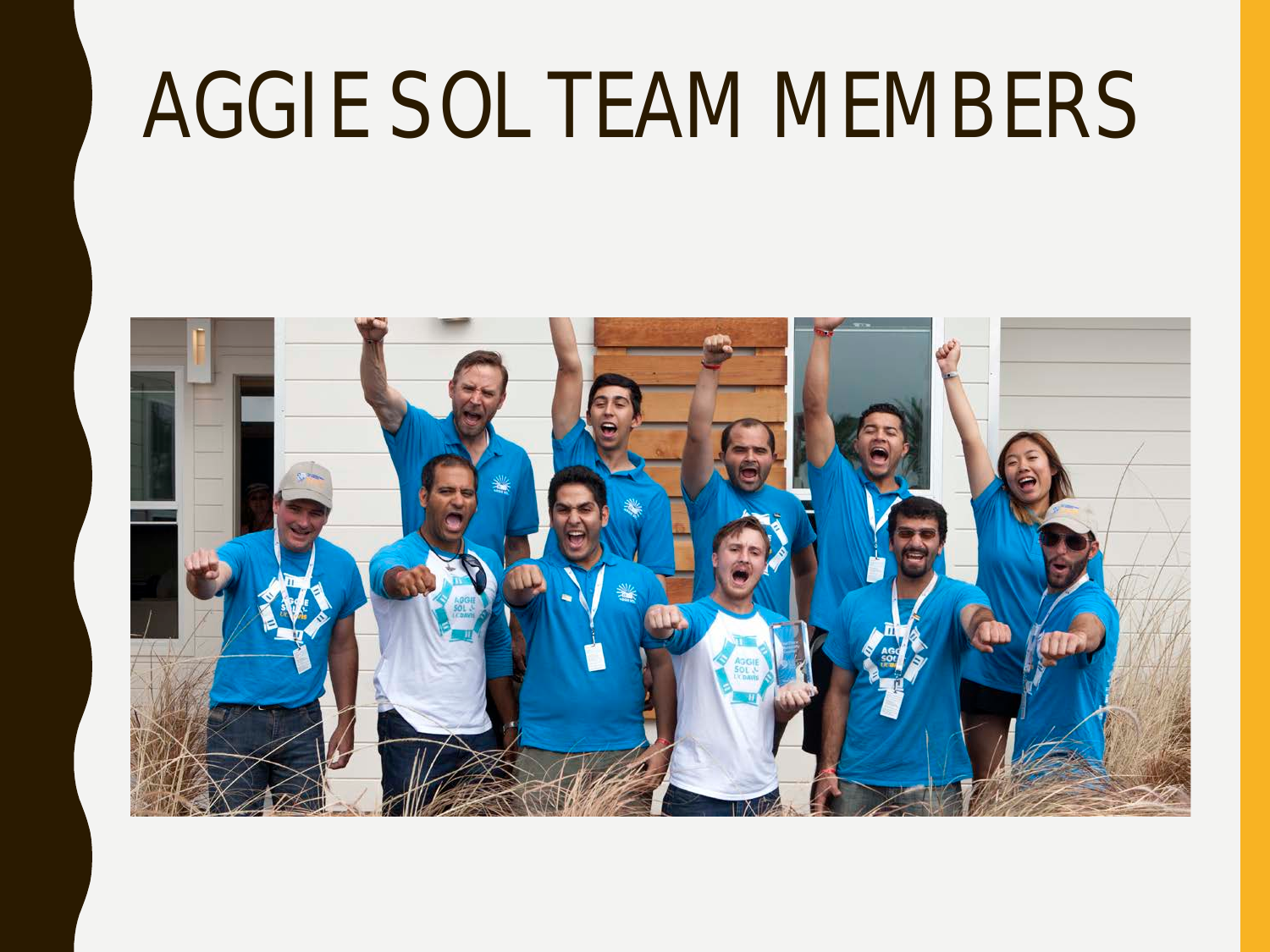#### **AGGIE SOL**

- https://www.youtube.com/watch?v=mlkBtA8--Xs
- · https://www.youtube.com/watch?v=Ct8DVE0Eu2c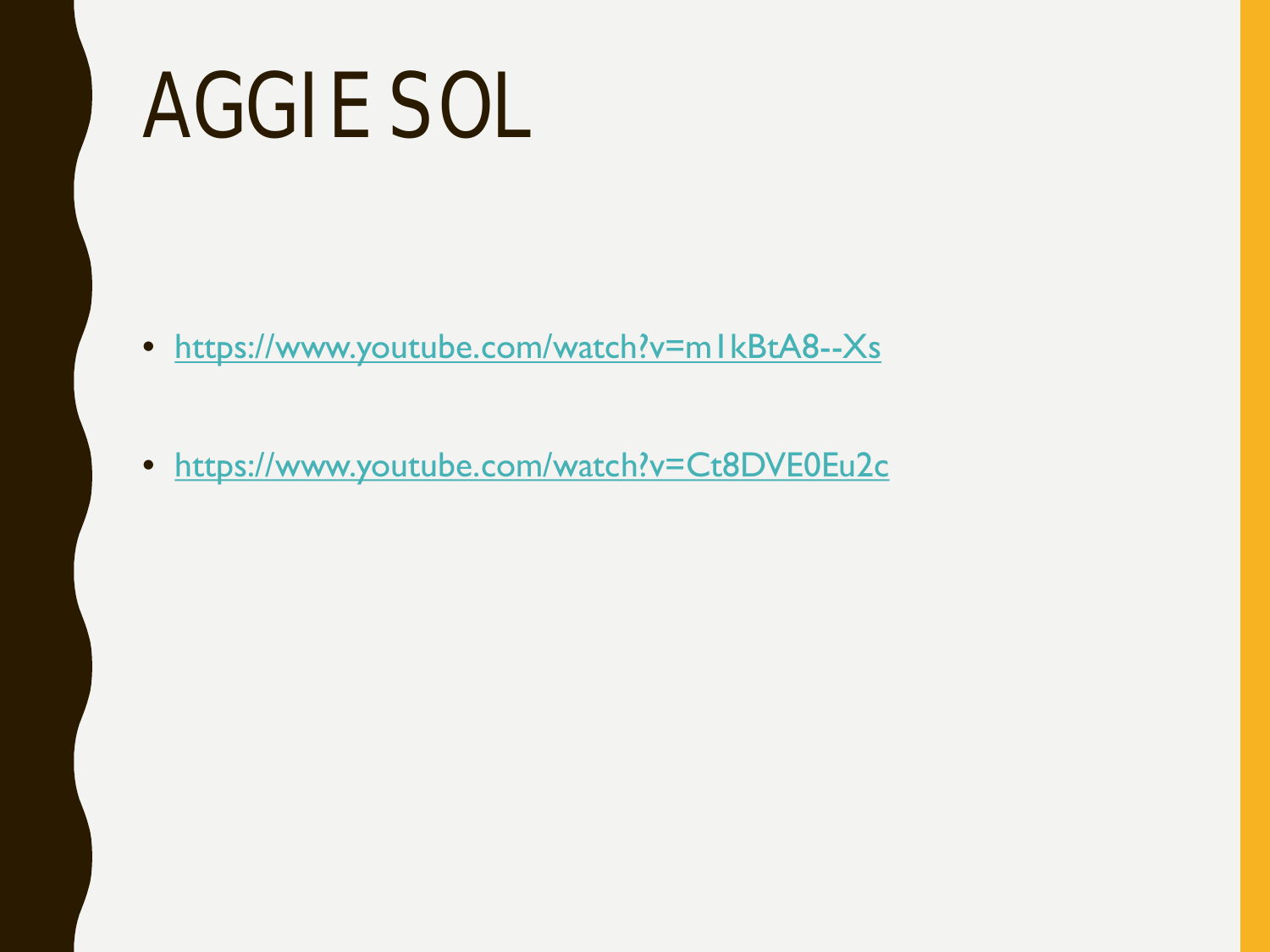#### HOW DID WE DO OUR FIRST TIME OUT?

- I<sup>st</sup> Place Affordability
- I<sup>st</sup> Place Commuting
- 3<sup>rd</sup> Place Energy Balance
- 7<sup>th</sup> Place Overall
- 2 modular home builders have contacted the team

An Amazing Educational Experience for All!